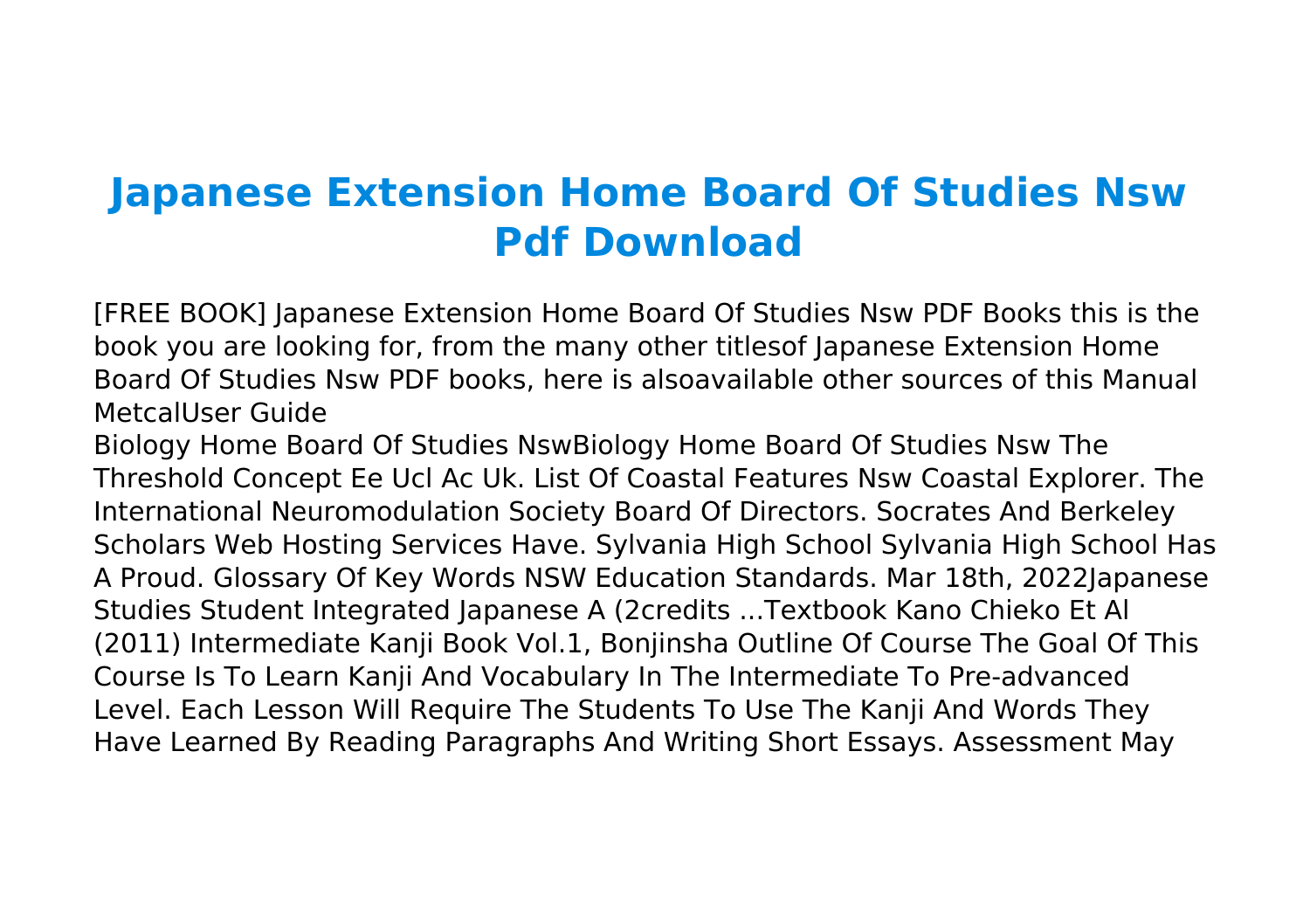4th, 20222017 HSC English Extension 1 - Home | NSW Education …Instructions • Reading Time – 5 Minutes • Working Time – 2 Hours • Write Using Black Pen . Total Marks: 50 . Attempt TWO Questions From The Elective You Have Studied Module A : Genre – 50 Marks (pages 2–5) • Elective 1: Attempt Questions 1 And 2 • Elective 2: Attempt Questions 3 And 4 • Elective 3: Attempt Questions 5 And 6 . OR Feb 9th, 2022.

NSW Foundation Style Handwriting Information Sheet NSW ...NSW Foundation Handwriting Font As A Computer Font: Using The NSW Foundation Style Handwriting Font As A Computer Font Is A Useful Way Of Exposing Students And School Communities To The Style Of Handwriting Used In Primary Schools. Teachers May Choose To Use This Font To Make Up Information Sheets And Home- Jan 15th, 2022NSW Curriculum Review Interim Report ... - Ebe.nsw.edu.auNESA-designed Assessments That Are Accessible For Students At All Levels NESA-provided Resources For Each Attainment Level In Each Part Of The Syllabus Suggested Learning Activities For Students At Each Level In Each Part Of The Syllabus Other: 12. Would You Like EBE To Offer Professional Development On Formative Assessment In Jan 13th, 2022NSW Public Private Partnerships Guidelines - NSW ...Business Cases Must Be Prepared In Accordance With Treasury Policy And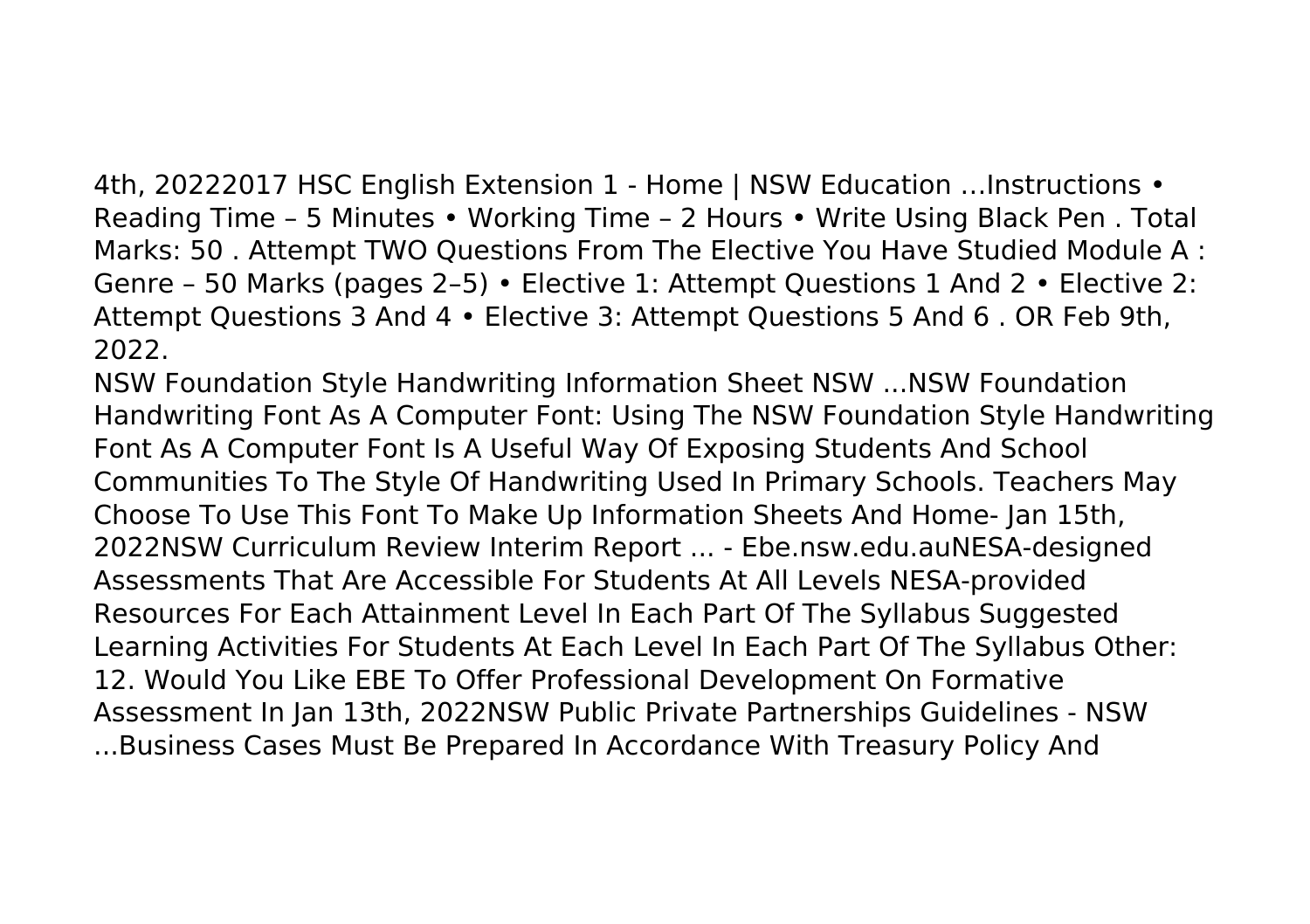Guidelines Paper TPP08-5 Guidelines For Capital Business Cases. 7. More Details On The Government's Total Asset Management Policy And Guidelines Are Available At Treasury's Website: NSW Public Private Partnerships Guidelines Jun 19th, 2022. NSW Family Focused Recovery Framework 2020-2025 - NSW …Appendix 1: Mental Health Rights And Responsibilities 50 Appendix 2: Glossary And Acronyms 51 Appendix 3: Families Where A Parent Has A Mental Illness (FaPMI) Practice Standards 52 Appendix 4: Policy Context 55 List Of Tables Table 1: The Framework At A Glance 12 Table 2: Snapshot Of Mental Health Jun 29th, 2022NSW Explosives Act – NSW Explosives Regulation BLASTING ...Applicants (catalogue No. SW08164)). ANSZIC Code Description Is This A Coal Workplace Or A Mining Workplace? Yes No SECTION 10.2 SITE STAFFINg DETAILS Is The Site Staffed? Yes. Please Complete The Following. No. Please Go To Section 10.3. Number Of Staff On Site Hours Per Day Days Per Wee Feb 26th, 2022Education.nsw.gov.au T W C | NSW Department Of …| NSW Department Of Education – Term 2 1 / 2 C ' S F R A M E W O R K F O R T E A C H I N G – T E R M 2, W Apr 18th, 2022.

NSW Recreational Freshwater NSW Recreational Freshwater ...New South Wales . It Is Funded From The Freshwater Recreational Fishing Trust As Part Of Our Commitment To Providing Recreational Fishers With Comprehensive, User-friendly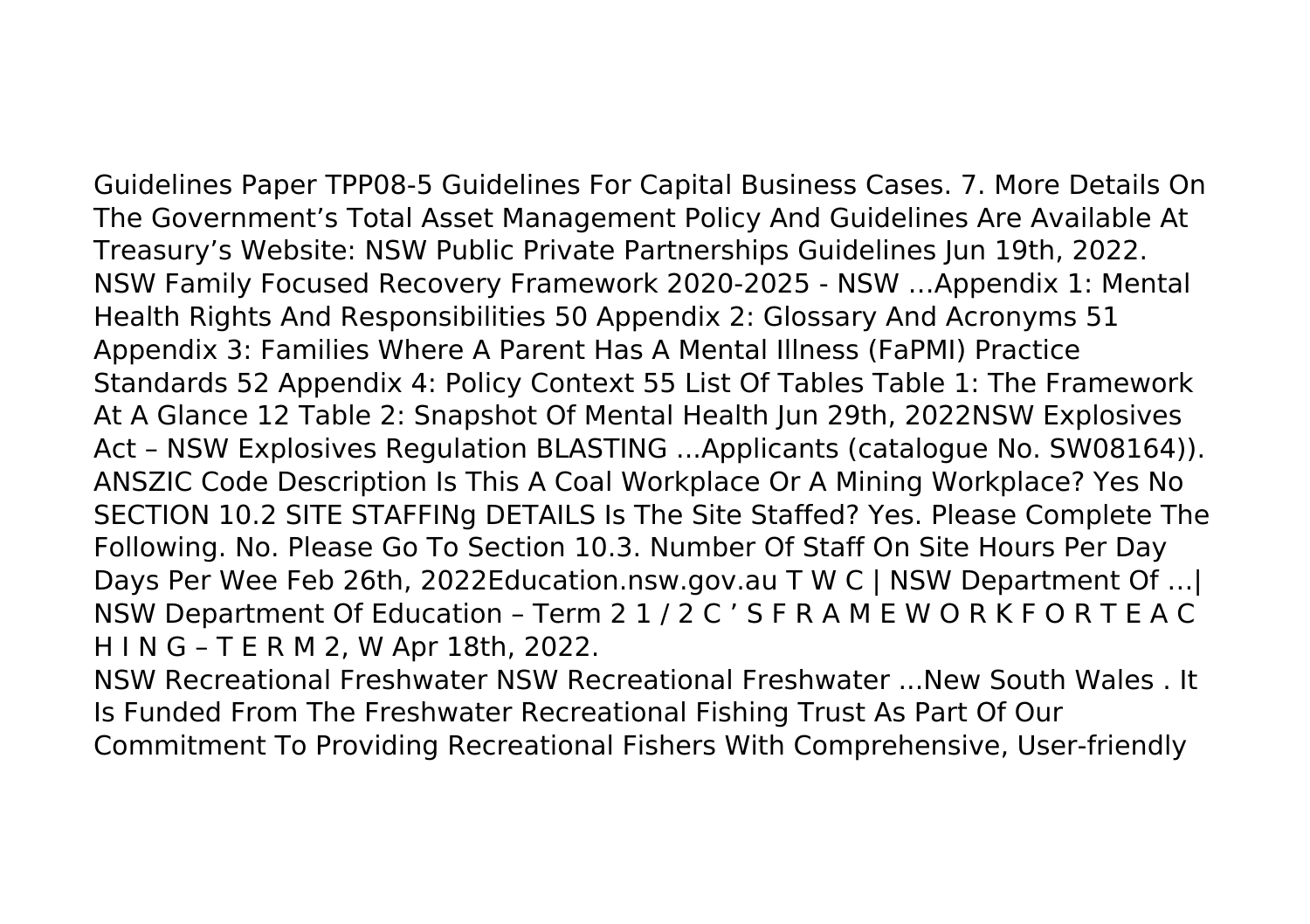Information . A Saltwater Recreational Fishing Guide Is Also Available. NSW Recreational Freshwater Fishing Guide: ISBN P May 7th, 2022NSW Department Of Industry Liquor & Gaming NSWLAZZA . Under Delegation Issued By The Independent Liquor And Gaming Authority Under Section 13 Of The . Gaming And Liquor Administration Act. 2007, A Designated Public Service Employee Or Other Public Service Employee Of Li Apr 4th, 2022NSW Department Of Education - Education.nsw.gov.auNSW Department Of Education Personalised Learning Pathways (PLPs) For Aboriginal Students Guidelines Contents 1. Introdu Feb 17th, 2022.

Table Of Contents - NSW Fair Trading | NSW Fair TradingEngineer) In The Building Sector. This Is What The Public Expects. 3. The Legislative Mechanisms Created To Fulfil The Short-term Goal Of Engineer Registration In The Building Sector Should Be Designed To Enable Later Expansion Of The Scope Of Regis Mar 18th, 2022T 02 9710 0333 Sutherland NSW 2232 Sutherlandshire.nsw.gov ...AS3500.3:2015 And The BASIX Certificate Issued For This Development. 9. Landscape Works A. Design The Landscaping Must Be Designed In Accordance With The Approved Landscape Plan Prepared By Pearse Architects On 27 September Jan 2th, 2022Hawker Britton For Clubs NSW NSW Clubs In Their Local ...Clubs NSW NSW Clubs In Their Local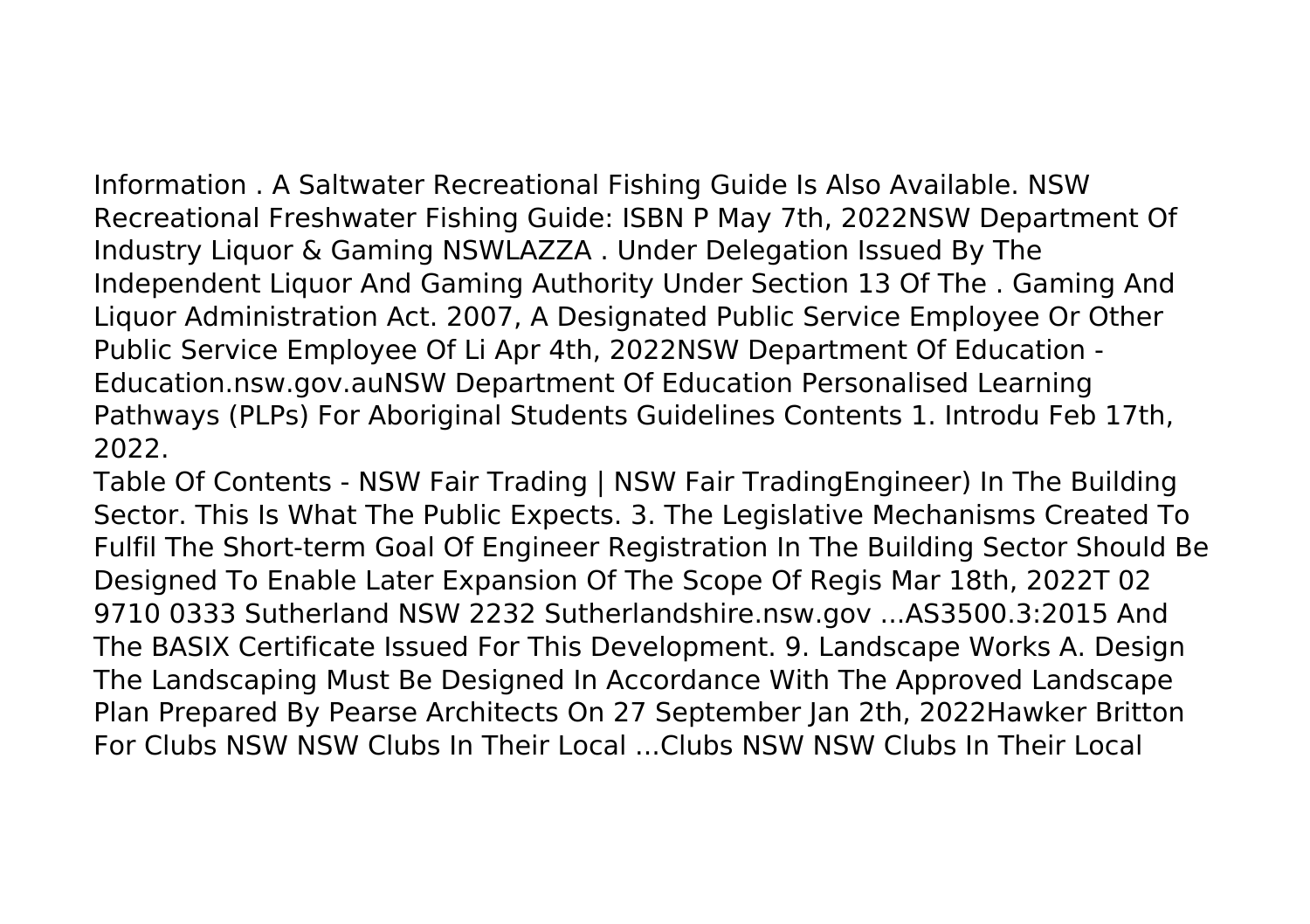Communities Hawker Britton July 2007 5 2. Executive Summary 2.1 Having Completed Visits To The Eight Nominated Clubs, Hawker Britton Is In A Position To State In Overall Terms The Clubs Involved Have Conti Jun 4th, 2022. NSW Guidelines DEVELOPMENT NEAR NSW Guidelines RAIL ...Part A: Introduction 1

Introduction 1 1.1 Overview 1 1.2 Application Of The Guideline And Its Relationship To The Infrastructure May 22th, 2022Music NSW Response To The Liquor Bill 2005 (NSW)Music NSW Proposes That The Process Include An Appeal Option, Should An Application Be Declined On Initial Consideration By The Director. 1.2 Part 3 Liquor Licences Division 1 – Types Of Licences (a) The Primary Purpose Of A Night Jun 11th, 2022Final Report To The Office Of The Board Of Studies NSWOpinions That Are Not Shared By The Board Of Studies NSW. 6 1 Background The Office Of The Board Of Studies NSW Engaged Erebus International In Mid-2005 To Evaluate The Years 7–10 English Aboriginal Support Pilot Project. The Following Report Provides An Overview Of The Background Apr 12th, 2022.

Business Studies Stage 6 Syllabus - Home | NSW Education ...Business Studies Stage 6 Syllabus 5 2 Rationale For Business Studies In The Stage 6 Curriculum Business Activity Is A Feature Of Everyone's Life. Jun 1th, 2022Japanese Continuers - NSW Education StandardsVocabulary List 2000. Every Effort Has Been Made To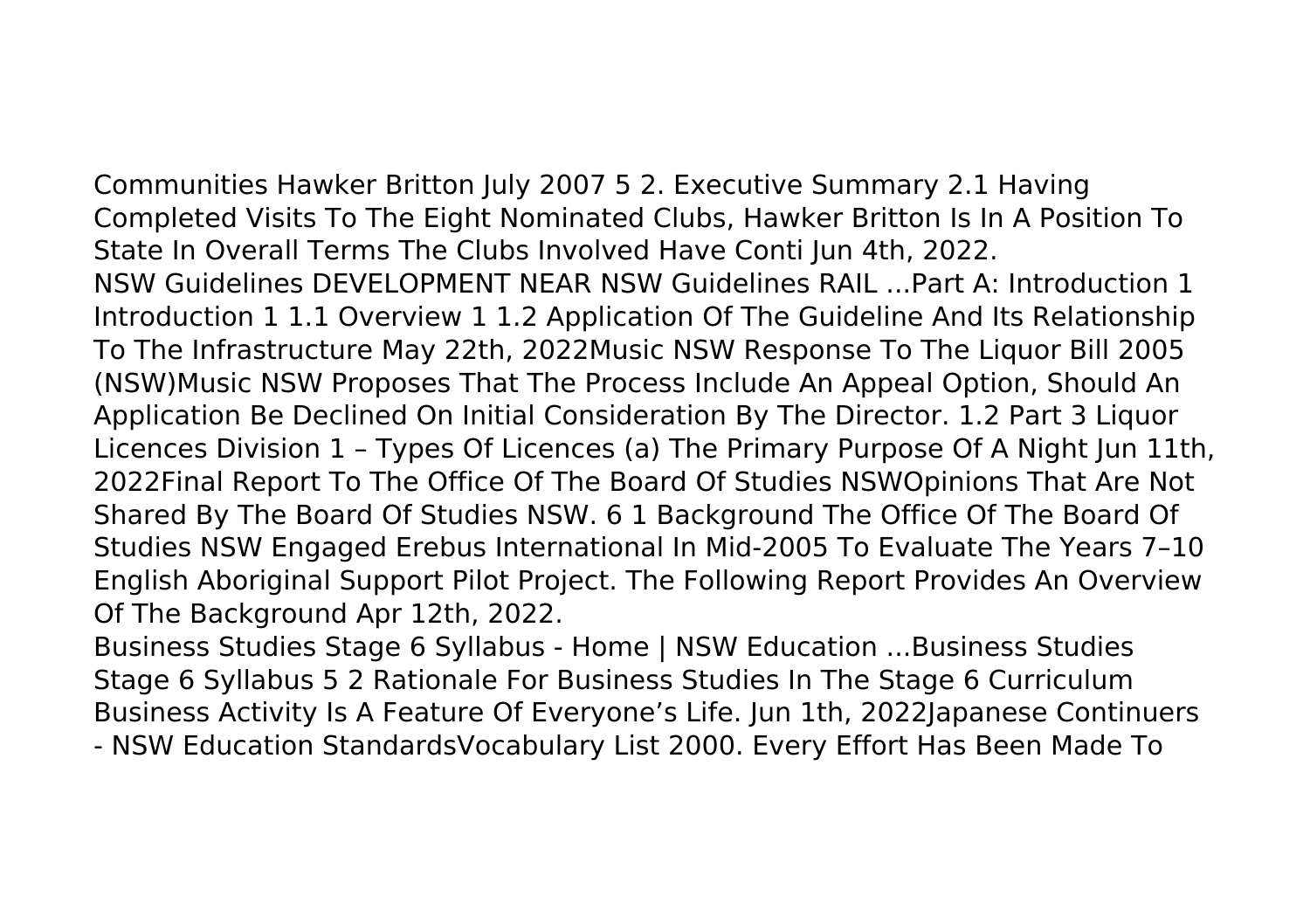Contact All Copyright Owners. The Board Of Studies NSW Apologises If ... Quiet, Gentle, Obedient Dance To Dance To Be Surprised, To Be Amazed ( ) Stomach (to Become Hungry) 11 ... Entrance [of House], Front Door ( ) ( Health, Vigour (in Good Mar 23th, 202212 English (Extension) - Arc2.nesa.nsw.edu.auEnglish Stage 6 Syllabus Ð Extension 12.4 English (Extension) Outcomes These Outcomes Are Derived From The English (Extension) Objectives And The Content Of The Preliminary And HSC Courses. They Specify The Intended Result Of Student Learning. Students Will Work To Achieve The Outcomes By Responding To A Nd Composing Highly Mar 27th, 2022.

English Extension 1 - Syllabus.nesa.nsw.edu.auExamination Will Test A Representative Sample Of The Year 12 Content In Any Given Year. The Following Sample Questions Provide Examples Of Some Questions That May Be Found In HSC Examinations For English Extension 1. Each Question Has Been Mapped To Show How The Sample Jun 13th, 2022Mathematics Extension 1 - Board Of Studies• Boardapproved Calculators May Be Used • A Table Of Standard Integrals Is Provided At The Back Of This Paper • All Necessary Working Should Be Shown In Every Question . Total Marks – 84 • Attempt Questions 1–7 • Feb 8th, 20222016 HSC English Extension 1 - Board Of Studies– Sylvia Plath, Ariel \* Morning Song \* The Applicant \*